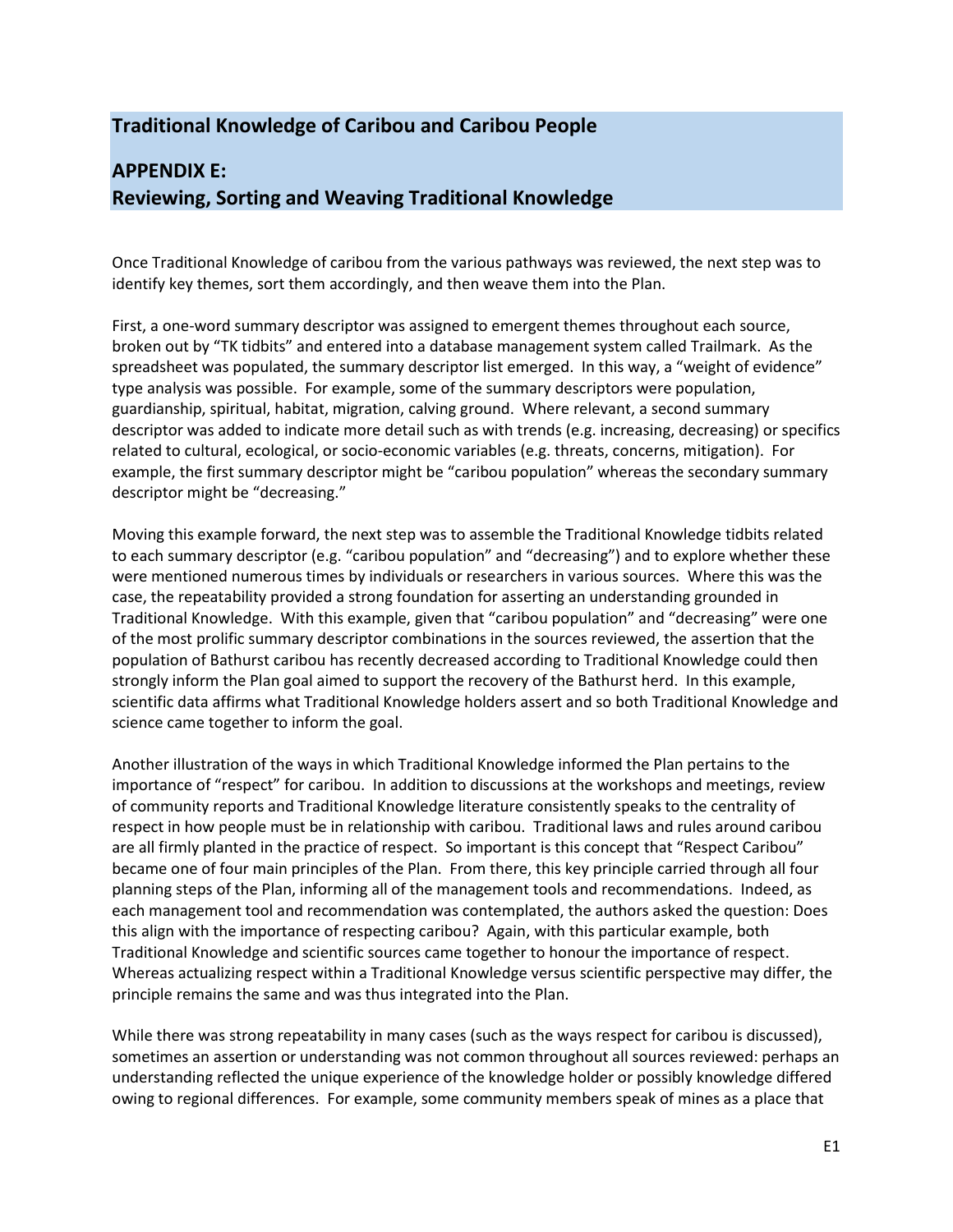attracts caribou for refuge (Golder and KAA 2011) whereas others say that caribou avoid mines and have shifted their migration routes accordingly (TRTI 2016). Another example that shows regional differences is that the Athabasca Denesọłiné contributed much understanding related to the impact of fire on caribou and caribou habitat given the location of their territory is south of the treeline where wildfires are common. Their ongoing concerns about the impact of fires helped lead to wildlife and fuels management as one of the management objectives within the Plan. In addition, whereas earlier drafts of the Plan did not account for habitat disturbed by forest fire, feedback from the Athabasca Denesọłiné and other Indigenous members of the Working Group resulted in the inclusion of wildlife as a major factor considered in the model and assessment.

The original vision of the Plan was to weave together Traditional Knowledge and science such that both would be seamlessly applied; however, both informal discussion and formal feedback from the Working Group members led to a revised approach whereby each way of knowing was identified separately. Henceforth, the Project Team responded by more clearly differentiating which knowledge system informed what understanding: Traditional Knowledge of Indigenous peoples; knowledge of scientists, governments or northerners; or co-produced knowledge (see figure below). Despite this attempt, multiple ways of knowing often converged: both ways of knowing informed the development of the goals, principles, objectives, management tools and recommendations – only in different ways. Each of the seven management tools and nine management recommendations was grounded in both science and Traditional Knowledge and stronger because of this convergence. In the case of the interim cumulative land disturbance framework, even when it appeared to be entirely related to modeling and science, the concepts of thresholds based on numerical values of total human-caused land disturbance ultimately set out to answer the question asked by community members across the range: how much disturbance is enough?

Where differences existed, these were highlighted such that one way of knowing was not deemed any more important than another. For example, scientific tools and concepts were more relevant when considering absolute numbers for a zone-of-influence (e.g., number of kilometres) or population level (e.g., numbers of caribou based on aerial survey) whereas Traditional Knowledge provided insight about long-term trends in population (e.g., cycles) as well as range expansion or contraction patterns (e.g., or general movements eastwards). While science and government knowledge was more useful in defining policy relevant outcomes, Traditional Knowledge informed thinking about designing community guardianship and watching (monitoring) programs, or recommending research to heal the relationship between caribou and people.